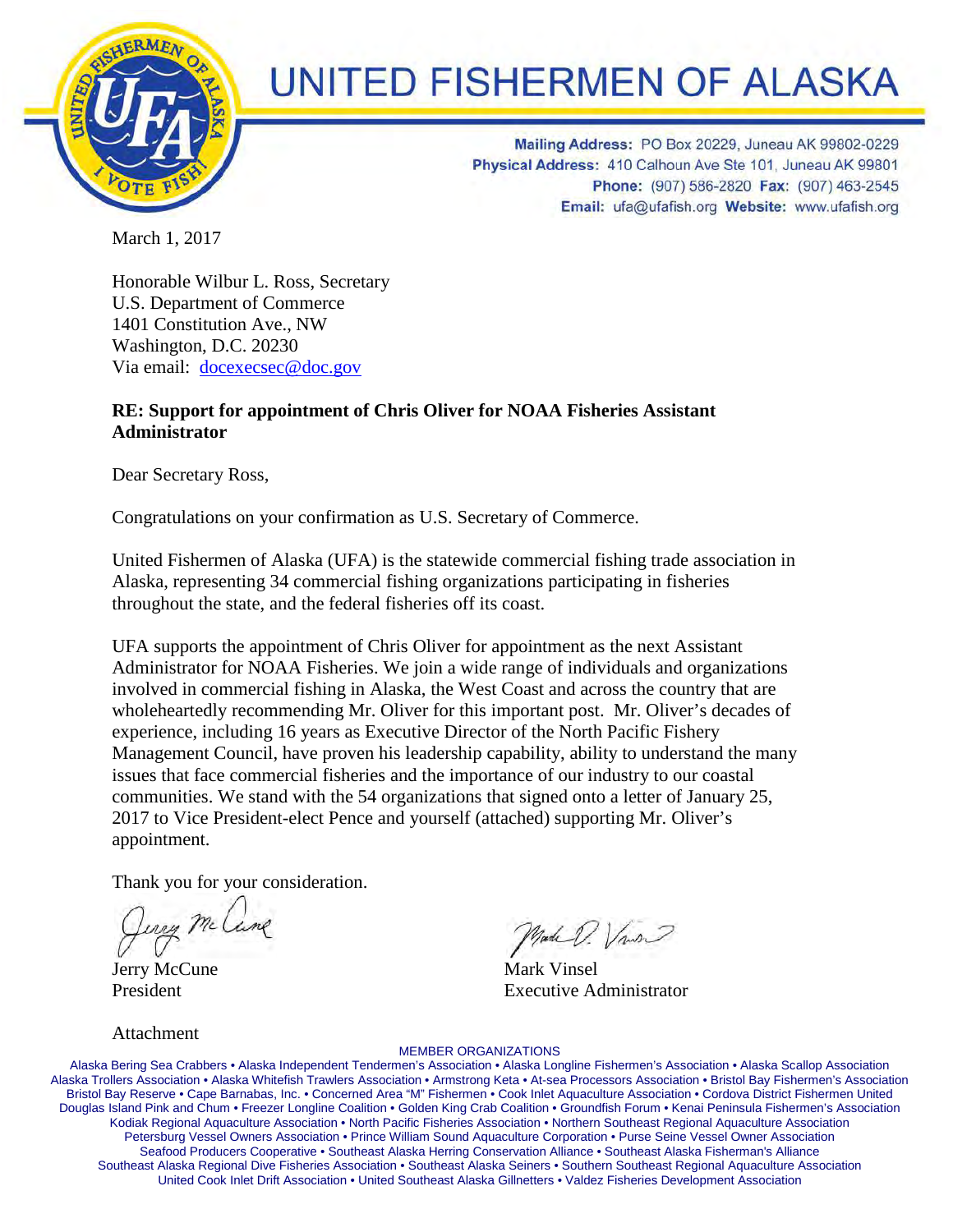### **January 25, 2017**

The Honorable Michael R. Pence Vice President of the United States of America c/o Trump-Pence Transition Team Washington, D.C.

The Honorable Wilbur L. Ross, Jr. Secretary of Commerce Nominee c/o Trump-Pence Transition Team Washington, D.C.

## **Re: Commerce Department Appointee Recommendation; Chris Oliver for NOAA Fisheries Letter of Support Signed by 54 Fishing Organizations from Across America**

Dear Mr. Vice President and Mr. Ross:

l

We are participants in America's marine fisheries and we strongly support appointing Chris Oliver as the next Assistant Administrator for NOAA Fisheries.

Commercial and recreational fishing in federally managed waters makes a significant economic contribution to the United States, generating more than \$214 billion in sales and supporting 1.83 million jobs.<sup>[1](#page-1-0)</sup> However, the industry faces tremendous pressure from international competition— 90 percent of seafood consumed in the U.S. is imported, and our country has a \$13.2 billion seafood trade deficit (mostly from China).<sup>[2](#page-1-1)</sup>

We need a leader of NOAA Fisheries who is committed to the economic productivity of American waters, and we are confident that Mr. Oliver is the right choice. Here are some of the reasons why:

1. Chris Oliver has nearly three decades of experience promoting economic prosperity in our nation's largest and most productive fishery in the waters off Alaska: Mr. Oliver has spent 26 years working with the North Pacific Fisheries Management Council—including 16 years as its Executive Director. Under his leadership the NPFMC has balanced competing interests among communities, fishing sectors and environmentalists to become the most sustainably managed and productive fishery in the world, accounting for more than half of all seafood

<span id="page-1-0"></span><sup>&</sup>lt;sup>1</sup> NOAA (May 26, 2016), *Commercial and recreational saltwater fishing generated \$214 billion in 2014*, available at: [http://www.nmfs.noaa.gov/mediacenter/2016/05\\_May/26\\_05\\_feus\\_2014\\_pr.html](http://www.nmfs.noaa.gov/mediacenter/2016/05_May/26_05_feus_2014_pr.html)

<span id="page-1-1"></span><sup>2</sup> *See* NMFS Fisheries of the United States (2015), available at: [https://www.st.nmfs.noaa.gov/commercial](https://www.st.nmfs.noaa.gov/commercial-fisheries/fus/fus15/index)[fisheries/fus/fus15/index](https://www.st.nmfs.noaa.gov/commercial-fisheries/fus/fus15/index)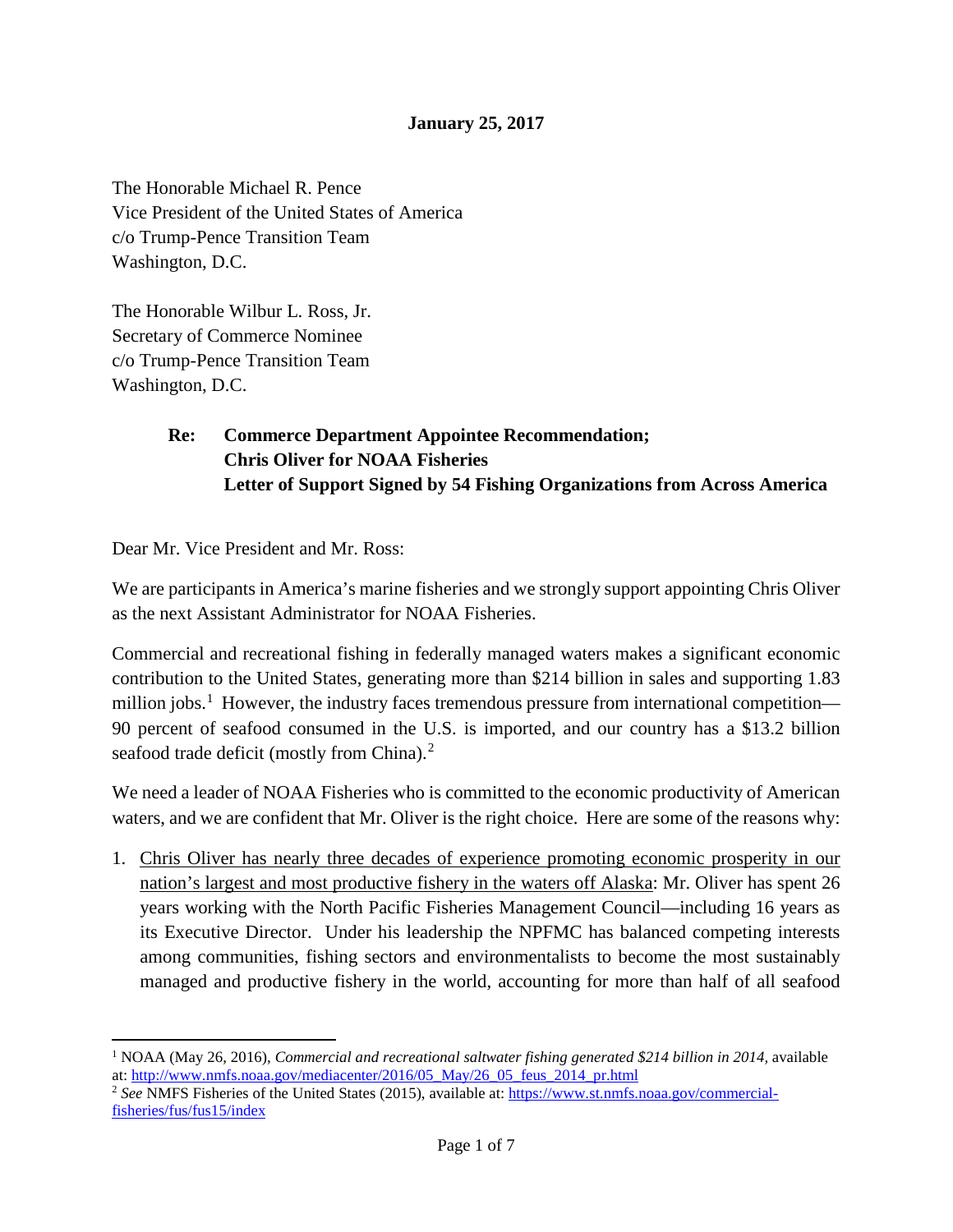landed in the U.S. and approximately two-thirds of America's seafood exports. In addition, Alaska maintains some of the most sought after recreational fishery opportunities anywhere.

- 2. Chris Oliver understands the complex regulatory framework of U.S. fisheries: Mr. Oliver is a leader on the Council Coordination Committee and has worked closely with all eight regional councils that manage America's fisheries. Among his many accomplishments at the CCC, Mr. Oliver helped find common ground across all regions to effectively push back against dubious NOAA policy initiatives and fisheries regulations that needlessly restricted the ability of the fishing industry to operate efficiently.
- 3. Chris Oliver supports easing regulatory burdens: In addition to promoting best conservation practices for long-term sustainable outcomes, Mr. Oliver has consistently advocated for streamlining the rule-making process in order to make fisheries management more sensible and responsive to real-time operations. For example, he worked with the CCC and NOAA Fisheries to integrate NEPA requirements into the MSA process to avoid duplicative and time consuming regulatory burdens.
- 4. Chris Oliver supports decentralized fisheries management: Mr. Oliver has consistently advocated for redistributing resources and authority from NOAA Fisheries headquarters to the NMFS regional offices and to the eight regional councils. Each region is faced with different challenges and fisheries management is not a one-size-fits-all scenario. Given the wide variability in our fisheries, flexibility must be an essential and key operating principle. Mr. Oliver will refocus the agency on its core science and management missions, and emphasize reliance on regional expertise to solve regional issues.
- 5. Chris Oliver understands international fisheries: Mr. Oliver has served as a delegate to the U.S./Russia Intergovernmental Consultative Committee for nearly 20 years, and helped develop bilateral agreements on the international boundary line as well as cooperative research and high-seas enforcement agreements key to the Bering Sea fisheries.
- 6. Chris Oliver will balance commercial and recreational fishing interests: One of his key accomplishments on the NPFMC was the creation of a management program that balanced the needs of both commercial and guided sport halibut fishermen in an effective and fair manner. Mr. Oliver is himself an avid sport fisherman, and is originally from Texas where he became very knowledgeable about both commercial and recreational fishing issues in the Gulf of Mexico.

\* \* \* \* \*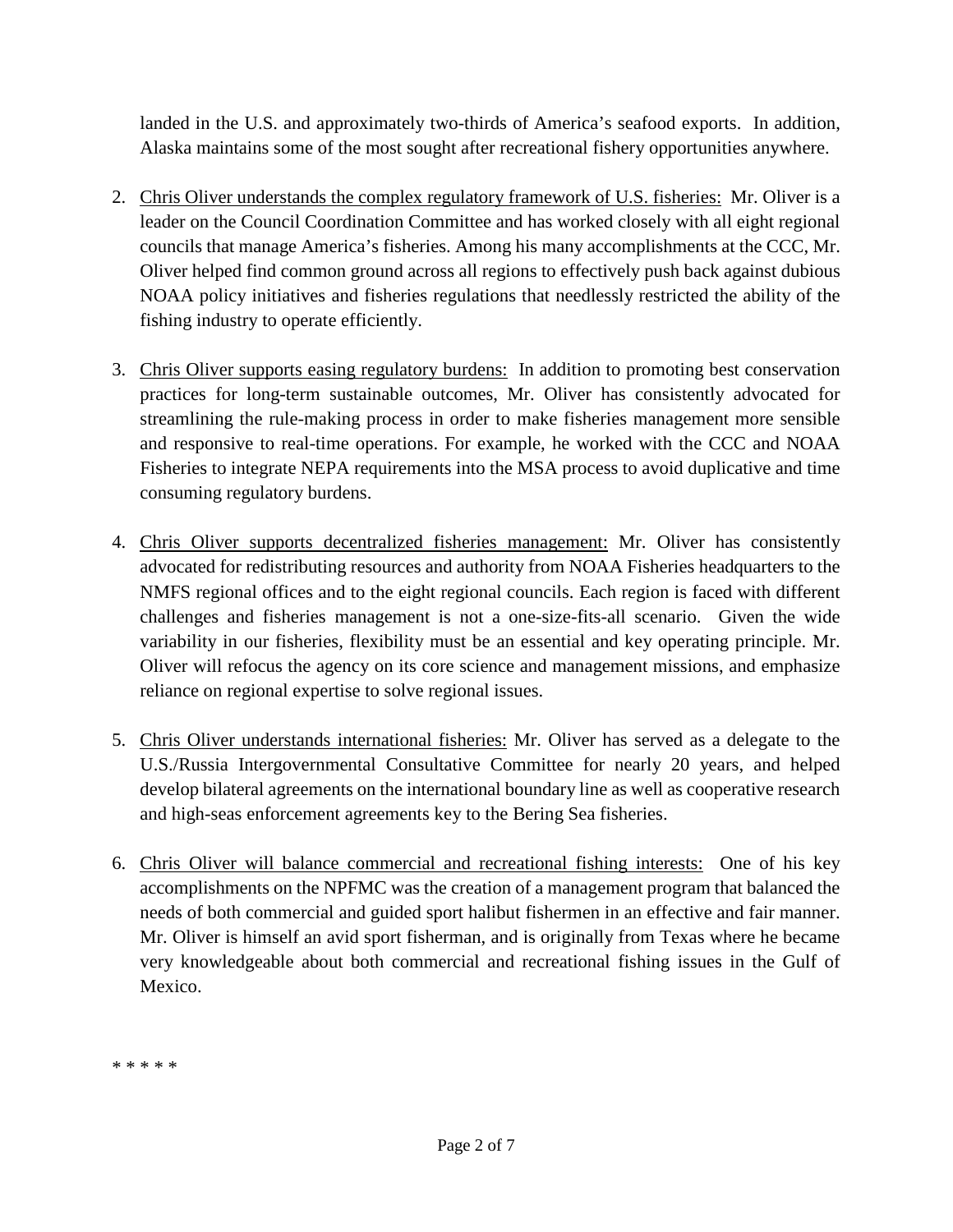For these reasons, we strongly support Chris Oliver's appointment as the next Assistant Administrator for NOAA Fisheries. Thank you for your consideration of his candidacy.

Sincerely,

PacificSeafood

Daniel Occhipinti General Counsel



Greg DiDomenico Executive Director



Bob Jones Executive Director



Angie Pinsonneault Director of Business Dev.



John Connelly President



Jerry Sansom Executive Director



Roger Thomas President



Eric Brazer Deputy Director



Lori Swanson Executive Director



Bonnie Brady Executive Director



Don Hansen Founder



Capt. Bill Kelly Executive Director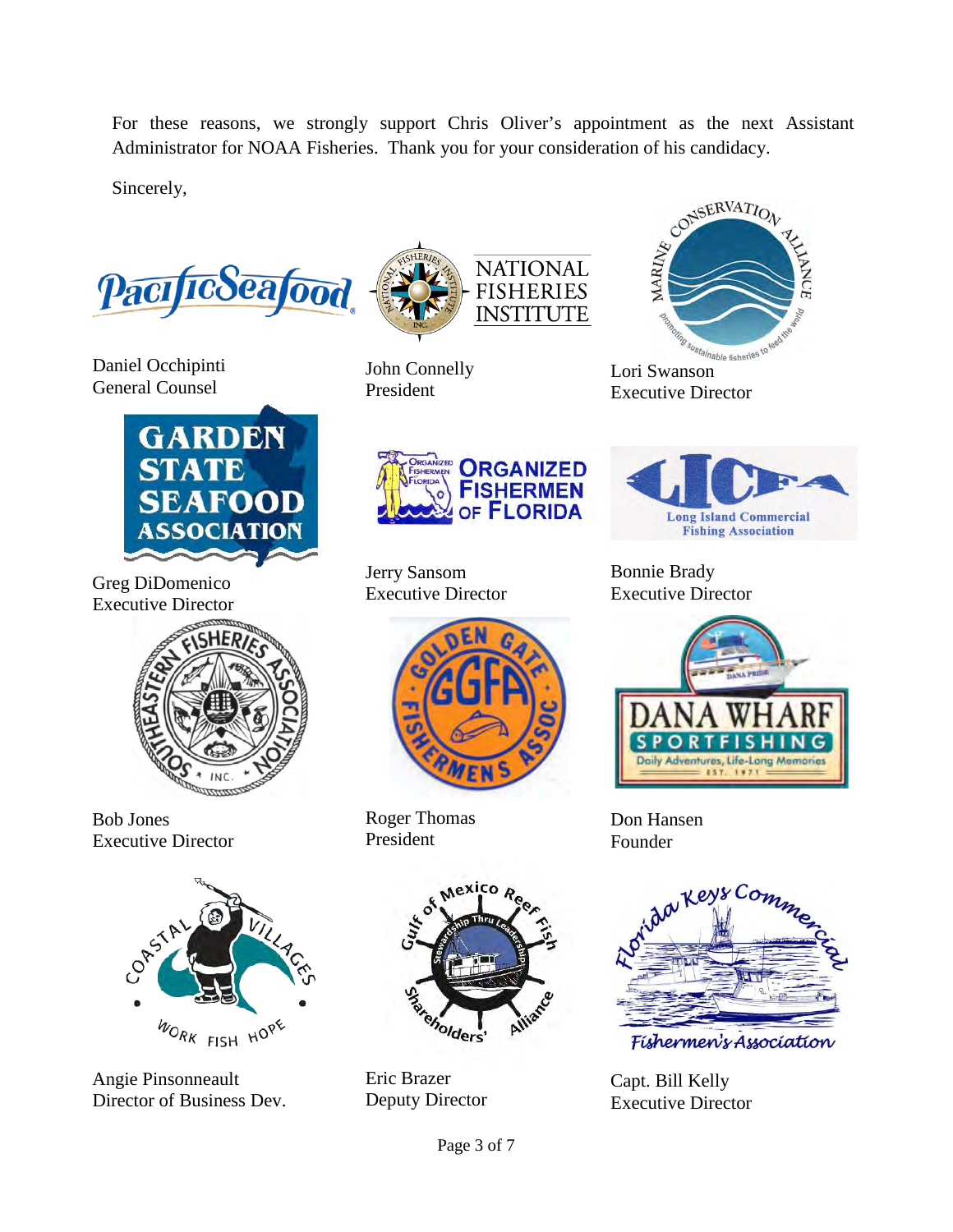

Tyson Fick, Executive Director



Shannon Carroll Fisheries Policy Director



Kathy Fosmark Executive Director



At Sea Processors Association

Stephanie Madsen Executive Director









**WHITEFISH TRAWLERS** 

Rebecca Skinner Executive Director



American Albacore Fishing Association

Natalie Webster Director of Operations



Norm Van Vactor President/CEO



Robert J. Wurm President/CEO



Craig Cross Director of Government Affairs



Rob Rogness VP Corporate Relations



Joe Reilly President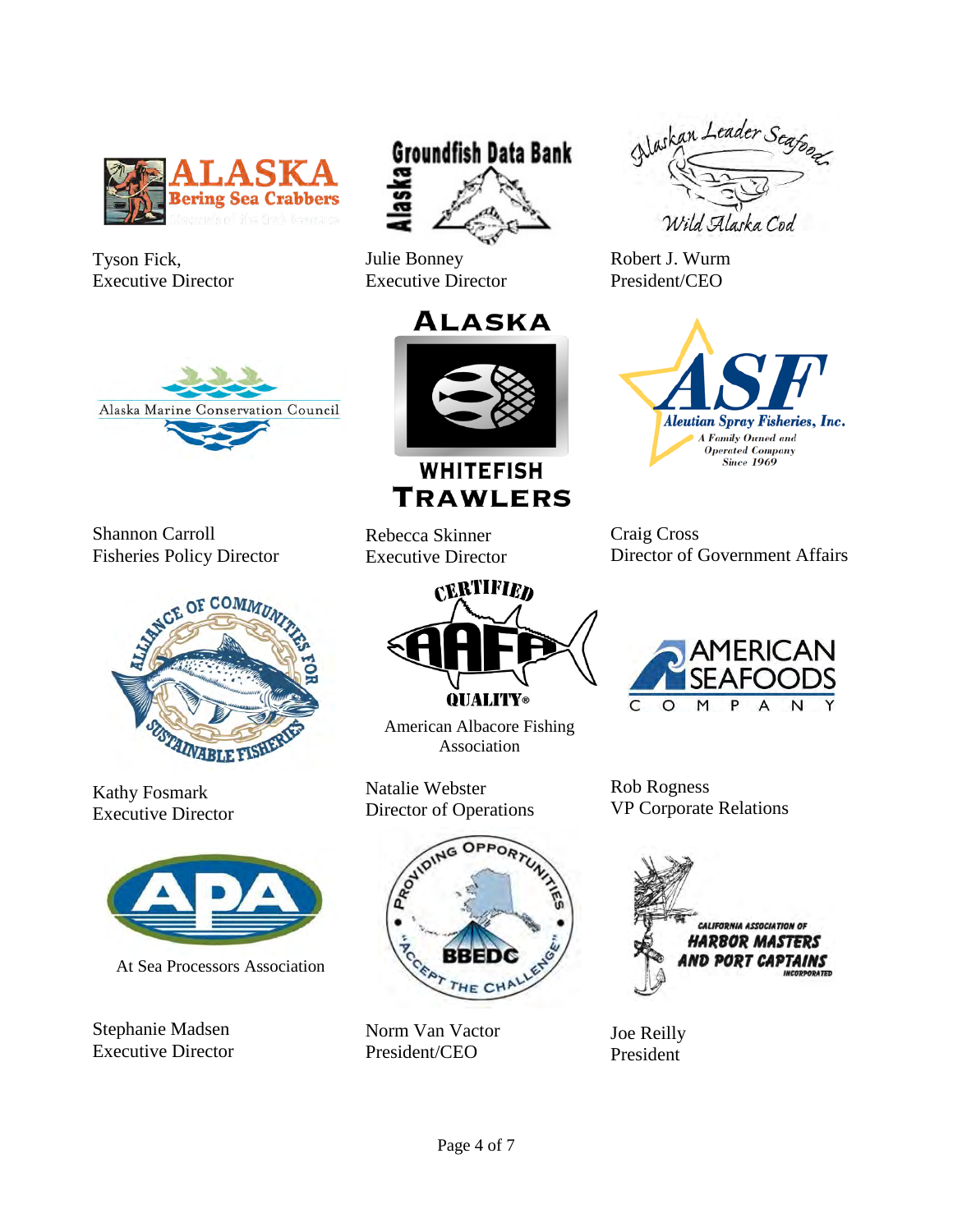

Rob Ross Executive Director



Diane Pleschner-Steele Executive Director



Chris Voss President



David Goldenberg Executive Director



James Haussener Executive Director



Dave Rudie CEO



Craig Jacobs Board Member



Chad See Executive Director



Bob Alverson Executive Director



Chris Woodley Executive Director



Jim Gutowski President



Sean Martin President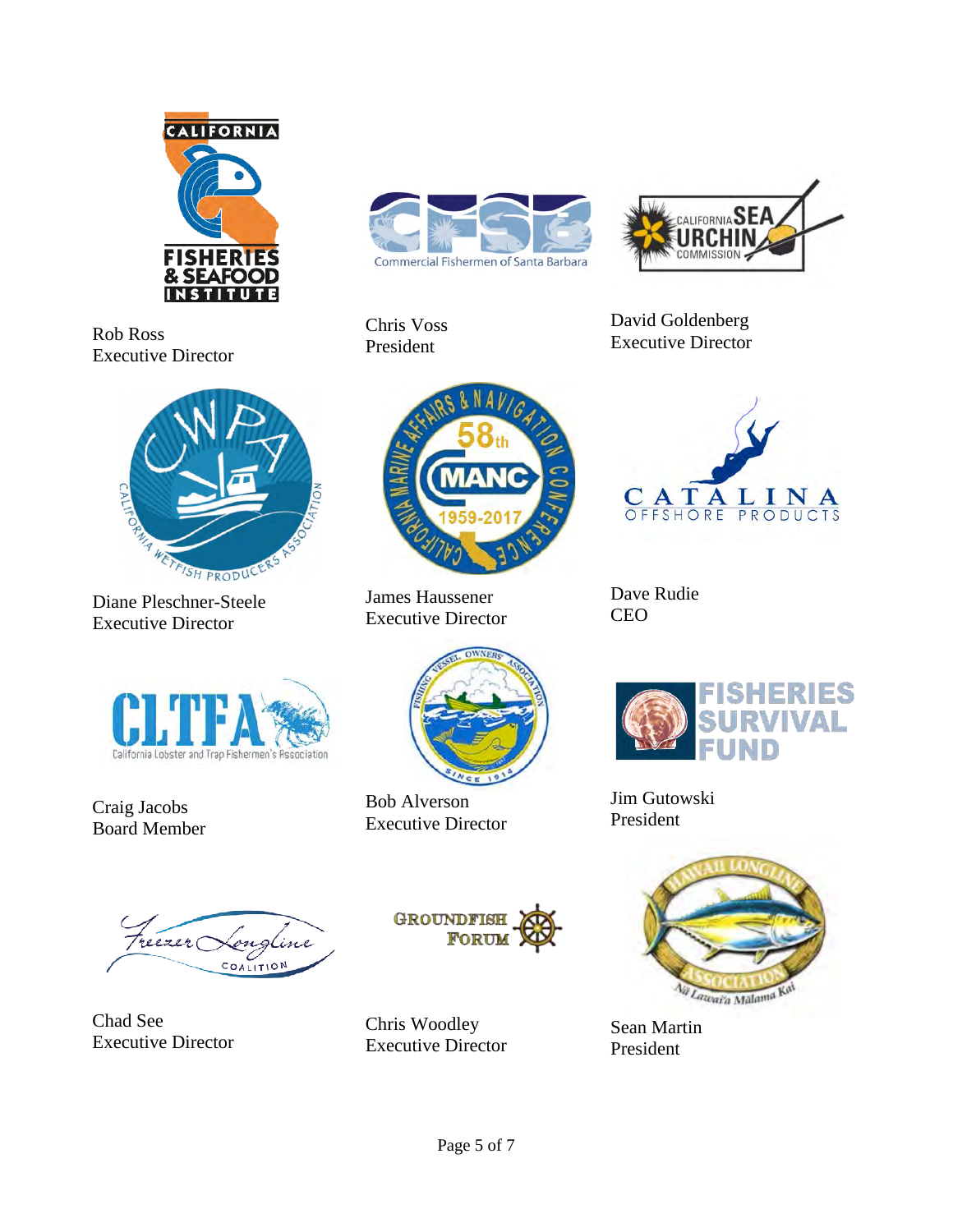

Kris Norosz Government Affairs



Jason Brandt President & CEO



Dan Waldeck Executive Director



Joe Hamby Chief Operating Officer



Heather Mann Executive Director



PSF

Ian Tolleson Director of Gov. Affairs



Brad Pettinger Executive Director Glenn Reed Executive Director

**Seafood Coalition** 

Nils E. Stolpe Executive Director

Stefanie Moreland,

**Southern Offshore Fishing Association** 

Robert Spaeth Executive Director



Mayor